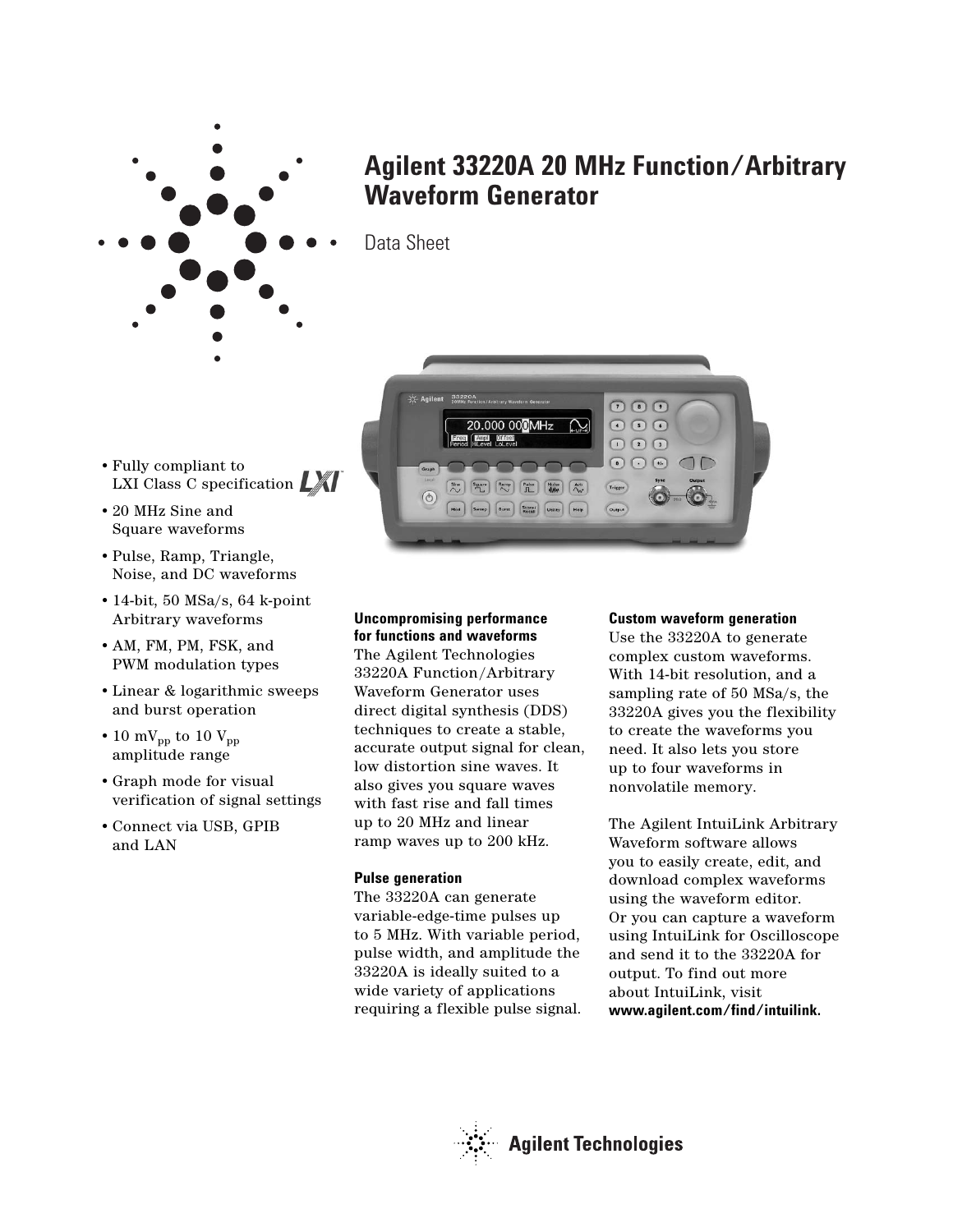# **Measurement Characteristics**

## **Easy-to-use functionality**

Front-panel operation of the 33220A is straight-forward and user friendly. You can access all major functions with a single key or two. The knob or numeric keypad can be used to adjust frequency, amplitude, offset, and other parameters. You can even enter voltage values directly in  $V_{\text{pp}}$ ,  $V_{\text{rms}}$ , dBm, or as high and low levels. Timing parameters can be entered in Hertz (Hz) or seconds.

Internal AM, FM, PM, FSK, and PWM modulation make it easy to modulate waveforms without the need for a separate modulation source. Linear and logarithmic sweeps are also built in, with sweep rates selectable from 1 ms to 500 s. Burst mode operation allows for a user-selected number of cycles per period of time. GPIB, LAN, and USB interfaces are all standard, plus you get full programmability using SCPI commands.

# **External frequency reference (Option 001)**

The 33220A external frequency reference lets you synchronize to an external 10 MHz clock, to another 33220A, or to an Agilent 33250A. Phase adjustments can be made from the front panel or via a computer interface, allowing precise phase calibration and adjustment.

# **Waveforms**

| Standard           | Sine, Square, Ramp,<br>Triangle, Pulse,<br>Noise, DC                             |
|--------------------|----------------------------------------------------------------------------------|
| Built-in arbitrary | Exponential rise,<br>Exponential fall,<br>Negative ramp,<br>$Sin(x)/x$ , Cardiac |

#### **Waveforms Characteristics**

| Sine                                                         |                                    |                   |  |
|--------------------------------------------------------------|------------------------------------|-------------------|--|
| <b>Frequency Range</b>                                       | 1 µHz to 20 MHz                    |                   |  |
| Amplitude Flatness[1].[2] (relative to 1 kHz)                |                                    |                   |  |
|                                                              | $< 100$ kHz                        | 0.1 dB            |  |
|                                                              | 100 kHz to 5 MHz                   | 0.15dB            |  |
|                                                              | 5 MHz to 20 MHz                    | 0.3 dB            |  |
| Harmonic distortion <sup>[2], [3]</sup>                      |                                    |                   |  |
|                                                              | < 1 V <sub>PP</sub>                | $\geq 1$ $V_{PP}$ |  |
| DC to 20 kHz                                                 | $-70dBc$                           | $-70dBc$          |  |
| 20 kHz to 100 kHz                                            | $-65$ dBc                          | $-60$ dBc         |  |
| 100 kHz to 1 MHz                                             | $-50$ dBc                          | $-45$ dBc         |  |
| 1 MHz to 20 MHz                                              | -40 dBc                            | $-35$ dBc         |  |
| Total harmonic distortion <sup>[2],[3]</sup><br>DC to 20 kHz |                                    |                   |  |
|                                                              | $0.04\%$                           |                   |  |
| Spurious (non-harmonic) <sup>[2],[4]</sup><br>DC to 1 MHz    |                                    |                   |  |
| 1 MHz to 20 MHz                                              | -70 dBc<br>$-70$ dBc + 6 dB/octave |                   |  |
|                                                              |                                    |                   |  |
| <b>Phase noise</b><br>(10 kHz offset)                        |                                    |                   |  |
|                                                              | -115 dBc / Hz, typical             |                   |  |
| Square                                                       |                                    |                   |  |
| Frequency range                                              | 1 µHz to 20 MHz                    |                   |  |
| Rise/Fall time                                               | $<$ 13 ns                          |                   |  |
| Overshoot                                                    | < 2%                               |                   |  |
| Variable duty cycle                                          | 20% to 80% (to 10 MHz)             |                   |  |
|                                                              | 40% to 60% (to 20 MHz)             |                   |  |
| Asymmetry (@ 50% duty)                                       |                                    |                   |  |
|                                                              | 1% of period $+5$ ns               |                   |  |
| Jitter (RMS)                                                 | $1$ ns $+$                         |                   |  |
|                                                              | 100 ppm of period                  |                   |  |
| Ramp, Triangle                                               |                                    |                   |  |
| Frequency range                                              | 1 µHz to 200 kHz                   |                   |  |
| Linearity                                                    | $< 0.1\%$ of peak output           |                   |  |
| Variable Symmetry                                            | 0.0% to 100.0%                     |                   |  |
| Pulse                                                        |                                    |                   |  |
| Frequency range                                              | 500 µHz to 5 MHz                   |                   |  |
| Pulse width                                                  | 20 ns minimum.                     |                   |  |
| (period $\leq 10$ s)                                         | 10 ns resolution                   |                   |  |
| Variable edge time                                           | $<$ 13 ns to 100 ns                |                   |  |
| Overshoot                                                    | < 2%                               |                   |  |
| Jitter (RMS)                                                 | $300$ ps $+$                       |                   |  |

# **Noise**

| .                    |                          |
|----------------------|--------------------------|
| Bandwidth            | 9 MHz typical            |
| Arbitrary            |                          |
| Frequency range      | 1 µHz to 6 MHz           |
| Waveform length      | 2 to 64 k points         |
| Amplitude resolution | 14 bits (including sign) |
| Sample rate          | $50$ MSa/s               |
| Min. Rise/Fall Time  | 35 ns typical            |
| Linearity            | $< 0.1\%$ of peak output |
| <b>Settling Time</b> | $< 250$ ns to $0.5\%$    |
|                      | of final value           |
| Jitter (RMS)         | $6$ ns $+30$ ppm         |
| Non-volatile memory  | four waveforms           |
|                      |                          |

#### **Common Characteristics**

| $\pm$ (10 ppm + 3 pHz)                                      |
|-------------------------------------------------------------|
| in 90 days                                                  |
| $\pm$ (20 <sub>ppm</sub> + 3 pHz)                           |
| in 1 year                                                   |
| 1 µHz                                                       |
|                                                             |
| 10 mV <sub>PP</sub> to                                      |
| 10 V <sub>PP</sub> into 50 $\Omega$                         |
| 20 mV <sub>PP</sub> to 20 V <sub>PP</sub>                   |
| into open circuit                                           |
| Accuracy <sup>[1][2]</sup> (at 1 kHz)<br>$± 1\%$ of setting |
| $±1$ mV <sub>PP</sub>                                       |
| V <sub>PP</sub> , V <sub>rms</sub> , dBm                    |
| 4 digits                                                    |
|                                                             |
| Range (peak AC + DC) $\pm$ 5 V into 50 $\Omega$             |
| $\pm$ 10 V into open circuit                                |
| $\pm$ 2% of offset setting                                  |
| $\pm$ 0.5% of amplitude                                     |
| $± 2$ mV                                                    |
| 4 digits                                                    |
|                                                             |
| 50 $\Omega$ typical                                         |
| 42 Vpk maximum                                              |
| to earth                                                    |
| Short-circuit protected,                                    |
| overload automatically                                      |
| disables main output                                        |
|                                                             |

## **External Frequency Reference (Option 001)**

| < i3 ns to iuu ns | <b>Rear Panel Input</b>  |                                          |
|-------------------|--------------------------|------------------------------------------|
| < 2%              | Lock Range               | 10 MHz $\pm$ 500 Hz                      |
| 300 ps +          | Level                    | 100 mVpp to 5 Vpp                        |
| 0.1 ppm of period | Impedance                | 1 k $\Omega$ typical,<br>AC coupled      |
|                   | Lock Time                | $< 2$ seconds                            |
|                   | <b>Rear Panel Output</b> |                                          |
|                   | Frequency                | 10 MHz                                   |
|                   | Level                    | $632 \text{ mVpp}$<br>$(0$ dBm), typical |
|                   | Impedance                | 50 $\Omega$ typical,<br>AC coupled       |
| 2                 |                          |                                          |

0.1 ppm of period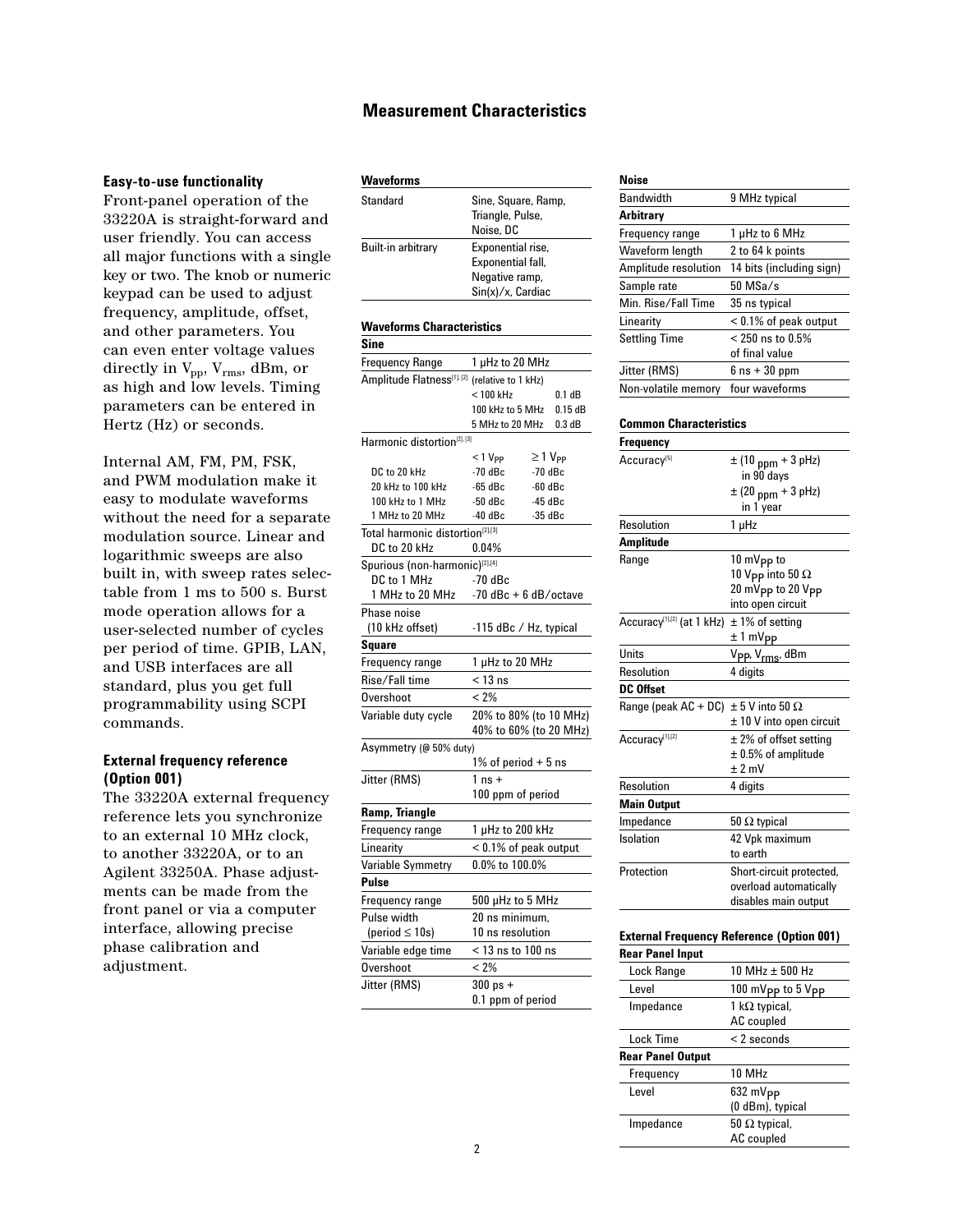# **Measurement Characteristics** (Continued)

#### **Phase Offset**

| Range      | $+360^{\circ}$ to $-360^{\circ}$ |
|------------|----------------------------------|
| Resolution | $0.001$ °                        |
| Accuracy   | 20ns                             |

#### **Modulation**

| ΑM                                                                |                                                                  |
|-------------------------------------------------------------------|------------------------------------------------------------------|
| <b>Carrier waveforms</b>                                          | Sine, Square,<br>Ramp, Arb                                       |
| Source                                                            | Internal/External                                                |
| Internal modulation                                               | Sine, Square, Ramp,<br>Triangle, Noise, Arb<br>(2 mHz to 20 kHz) |
| Depth                                                             | 0.0% to 120.0%                                                   |
| <b>FM</b>                                                         |                                                                  |
| Carrier waveforms                                                 | Sine, Square,<br>Ramp, Arb                                       |
| Source                                                            | Internal/External                                                |
| Internal modulation                                               | Sine, Square, Ramp,<br>Triangle, Noise, Arb<br>(2 mHz to 20 kHz) |
| Deviation                                                         | DC to 10 MHz                                                     |
| PM                                                                |                                                                  |
| <b>Carrier waveforms</b>                                          | Sine, Square,<br>Ramp, Arb                                       |
| Source                                                            | Internal/External                                                |
| Internal modulation                                               | Sine, Square, Ramp,<br>Triangle, Noise, Arb<br>(2 mHz to 20 kHz) |
| Deviation                                                         | $0.0$ to $360.0$ degrees                                         |
| <b>PWM</b>                                                        |                                                                  |
| <b>Carrier waveform</b>                                           | Pulse                                                            |
| Source                                                            | Internal/External                                                |
| Internal modulation                                               | Sine, Square, Ramp,<br>Triangle, Noise, Arb<br>(2 mHz to 20 kHz) |
| Deviation                                                         | 0% to 100%<br>of pulse width                                     |
| FSK                                                               |                                                                  |
| <b>Carrier waveforms</b>                                          | Sine, Square,<br>Ramp, Arb                                       |
| Source                                                            | Internal/External                                                |
| Internal modulation                                               | 50% duty cycle<br>square (2 mHz<br>to 100 kHz)                   |
| External Modulation Input <sup>(6)</sup><br>(for AM, FM, PM, PWM) |                                                                  |
| Voltage range                                                     | $± 5$ V full scale                                               |
| Input impedance                                                   | 5 k $\Omega$ typical                                             |
| <b>Bandwidth</b>                                                  | DC to 20 kHz                                                     |

## **Sweep**

| Waveforms              | Sine, Square,                                              |
|------------------------|------------------------------------------------------------|
|                        | Ramp, Arb                                                  |
| Type                   | Linear or Logarithmic                                      |
| Direction              | Up or Down                                                 |
| Sweep time             | 1 ms to 500 s                                              |
| <b>Trigger</b>         | Single, External,<br>or Internal                           |
| Marker                 | falling edge of sync<br>signal (programmable<br>frequency) |
| $Burst^{[7]}$          |                                                            |
| Waveforms              | Sine, Square, Ramp,<br>Triangle, Pulse,<br>Noise, Arb      |
| Type                   | Counted (1 to 50,000<br>cycles), Infinite, Gated           |
| Start/Stop Phase       | $-360^{\circ}$ to $+360^{\circ}$                           |
| <b>Internal Period</b> | $1 \mu s$ to $500 s$                                       |
| Gate Source            | External trigger                                           |
| Trigger source         |                                                            |
|                        | Single, External<br>or Internal                            |

## **Trigger Characteristics**

| <b>Trigger input</b> |                                                   |
|----------------------|---------------------------------------------------|
| Input level          | <b>TTL</b> compatible                             |
| Slope                | Rising or Falling,<br>selectable                  |
| Pulse width          | $>100$ ns                                         |
| Input impedance      | $>10$ k $\Omega$ , DC coupled                     |
| Latency              | $< 500$ ns                                        |
| Jitter (rms)         | $6$ ns $(3.5$ ns for pulse)                       |
| Trigger output       |                                                   |
| l evel               | <b>TTL</b> compatible<br>into $\geq 1$ k $\Omega$ |
| Pulse width          | > 400 ns                                          |
| Output Impedance     | 50 $\Omega$ , typical                             |
| Maximum rate         | 1 MHz                                             |
| Fanout               | $\leq$ 4 Agilent 33220As                          |

#### **Programming Times (typical)**

| <b>Configuration times</b> |                   |                  |                             |
|----------------------------|-------------------|------------------|-----------------------------|
|                            | USB               | LAN              | GPIB                        |
| <b>Function Change</b>     | $111 \text{ ms}$  | $111 \text{ ms}$ | $111 \text{ ms}$            |
| <b>Frequency Change</b>    | $1.5 \text{ ms}$  | $27$ ms          | $12 \text{ ms}$             |
| Amplitude Change           | 30 <sub>ms</sub>  | 30 <sub>ms</sub> | 30 <sub>ms</sub>            |
| Select User Arb            | $124$ ms          | $124$ ms         | $123 \text{ ms}$            |
| <b>Arb Download Times</b>  |                   |                  |                             |
| (binary transfer)          | USB               | LAN              | GPIB                        |
| 64 k points                | $96.9 \text{ ms}$ |                  | $191.7 \text{ ms}$ 336.5 ms |
| 16 k points                | $24.5$ ms         | 48.4 ms          | $80.7$ ms                   |
| 4 k points                 | $7.3 \text{ ms}$  | 14 ճ ms          | 19.8 <sub>ms</sub>          |

### **General** Power Supply CAT II 100 - 240 V @ 50/60 Hz (-5%, +10%) 100 - 120 V @ 400 Hz (±10%) Power Consumption 50 VA max Operating Environment IEC 61010 Pollution Degree 2 Indoor Location Operating Temperature 0°C to 55°C Operating Humidity 5% to 80% RH, non-condensing Operating Altitude Up to 3000 meters Storage Temperature -30°C to 70°C State Storage Memory Power off state automatically saved. Four user-configurable stored states Interface USB, GPIB, and LAN standard Language SCPI - 1993, IEEE-488.2 Dimensions (W x H x D) 261.1 mm x 103.8 mm x 303.2mm Rack mount 212.8mm x 88.3mm x 272.3mm Weight 3.4 kg (7.5 lbs) Safety Designed to UL-1244, CSA 1010, EN61010 EMC Tested to MIL-461C, EN55011, EN50082-1 Vibration and Shock MIL-T-28800, Type III, Class 5 Acoustic Noise 30 dBa Warm-up Time 1 hour Warranty 1 year standard

#### **Footnotes**

- $^{[1]}$  add  $1/10$ th of output amplitude and offset spec per °C for operation outside the range of 18°C to 28°C
- [2] Autorange enabled
- [3] DC offset set to 0 V
- $^{[4]}$  spurious output at low amplitude is –75 dBm typical
- [5] add 1 ppm/°C average for operation outside the range of 18°C to 28°C
- [6] FSK uses trigger input (1 MHz maximum)
- [7] Sine and square waveforms above
	- 6 MHz are allowed only with
	- an "infinite" burst count